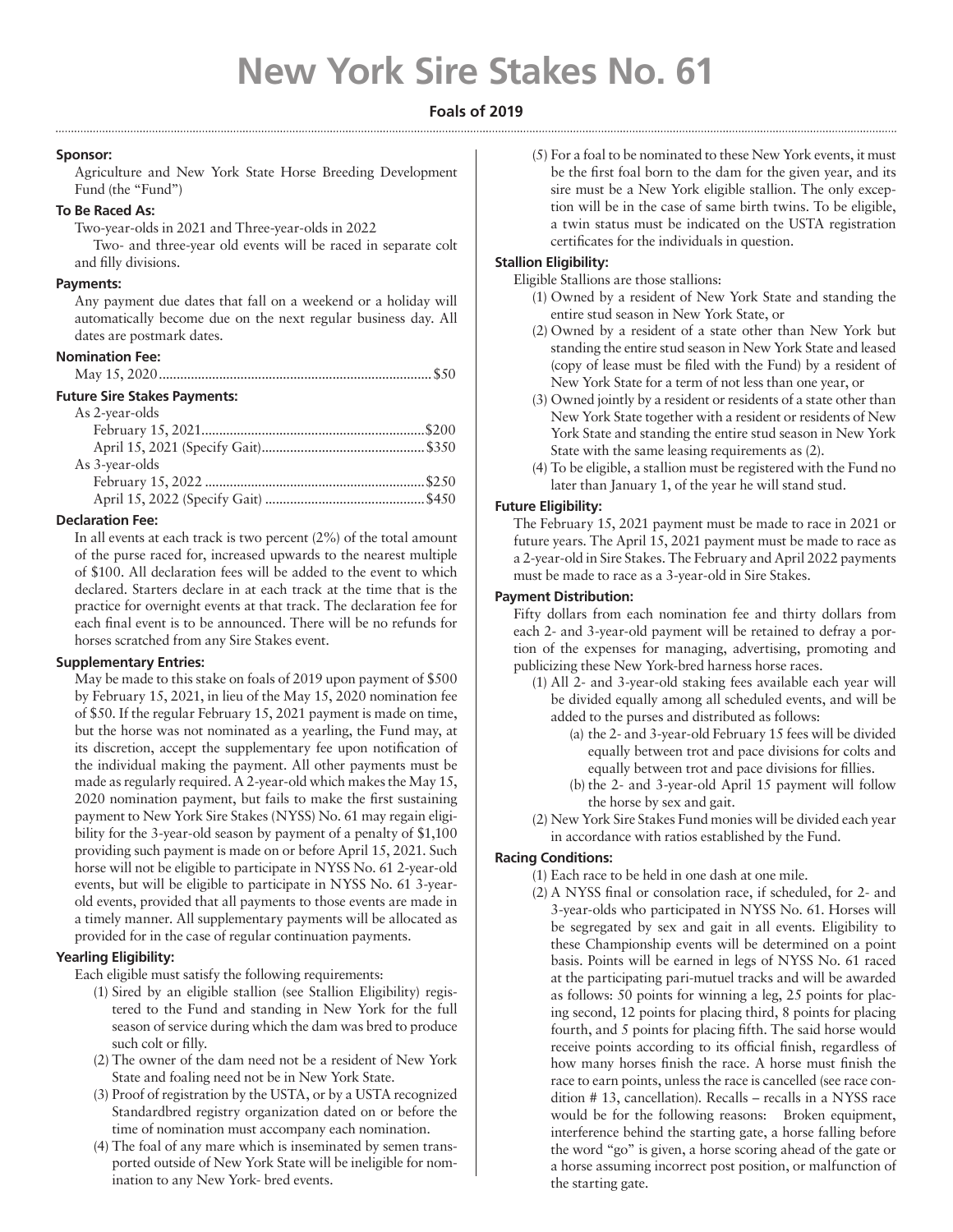- (3) All Sire Stakes events at each sex, age and gait shall be limited to as many starters as can be drawn to post in the first tier. Trailers will not be permitted to start in any New York Sire Stakes event. (Trailers are permitted to start at county fair events.) All owner entries must be split into different divisions for all Sire Stakes, if possible. No more than two entries from a common owner will be permitted in the same final or consolation, if scheduled. If an owner is affected by this condition, eligibility will be determined for those horses, with three or more starts, on highest points earned. Any horse that changes owner within 30 days before the date of entry (draw date) for NYSS final or consolations, if scheduled, must get those changes approved by the Fund or its designee to be able to race in the finals or consolations.
- (4) Sire Stakes races will be divided into divisions in a manner that ensures fields of equal size. When the number of horses entered into an event does not divide equally, the fields will not vary in size by more than one horse.
- (5) In the event of a dead heat for any position in any leg of NYSS No. 61, points will be split evenly between the horses involved. In the event of a tie for the last entry in the final or consolation, if scheduled, the judges shall draw by lot from among the horses tied in the point standings to determine the final entry.
- (6) All horses must enter the finals to race in either the finals or consolations. Consolations may be subject to race at a different venue on a different date. Horses must start in at least three legs to be eligible to the final or consolation race if scheduled (unless removed due to owner conflict as provided in 3 above). Judges official order of finish (points) will be used in determining eligibility to the finals or consolation race if scheduled. The top eight (or nine on a 5/8s or larger track) horses entered will race in the finals. The next eight (nine) horses will make up the consolation. Should there not be enough entries in the box with at least three starts to fill the finals race, the highest point earner which has entered with two starts shall be selected, etc. until there are enough entries to fill the first tier with horses that started in at least one New York Sire Stakes leg. There must be at least 4 horses entered in the consolations, however if there are four horses, the purse may be prorated based on the number of horses entered, unless reduced pursuant to 6 above, at the Fund's discretion. There shall be no consolation race scheduled if less than 4 horses are entered.
- (7) All final and consolation races, if scheduled, will race for an announced purse to be determined by the Fund.
- (8) No horse is eligible to declare in a NYSS event unless it meets the following:
	- a) at least one charted satisfactory performance line within 45 days of declaration that meets the following qualifying time standards for its age and gait:

**1/2- and 5/8-mile Tracks 7/8-mile or larger Tracks** 

| Pacers                                             | 2 YO 2:03                     | Pacers          | 2 YO 2:01 |  |
|----------------------------------------------------|-------------------------------|-----------------|-----------|--|
|                                                    | 3 YO 2:00                     |                 | 3 YO 1:58 |  |
|                                                    | Trotters $2 \text{ YO } 2.07$ | <b>Trotters</b> | 2 YO 2:05 |  |
|                                                    | 3 YO 2:05                     |                 | 3 YO 2:03 |  |
| Add 7 seconds to the times above to get a mile and |                               |                 |           |  |

Add 7 seconds to the times above to get a mile and 1/16 mile equivalent. Charted track allowances may be used to meet the time standards.

b) and, the horse must not have consecutive breaks in its last two charted performance lines. If the horse does have two consecutive breaks, the horse must requalify and show a satisfactory charted performance line in the pertinent NYSS qualifying time, without a break, before being entered in a NYSS event. If the break

was an equipment break or caused by interference, (ix) or driver caused the break, (dx), the break will not be counted against the horse. Also, any horse with one break that has been declared in before its second consecutive break will continue to be eligible to that declared event. Eligibility to subsequent events will be determined by a satisfactory performance, without a break, in said NYSS event. Officially charted workouts before the judges will not be allowed as a satisfactory charted line.

- (9) Paddock time for the arrival of horses is one hour before the scheduled post time (excluding horses receiving lasix). Any trainer with a horse that is late to the paddock for a bona fide reason must contact the presiding judge before paddock time and receive permission to be late. In any event, the horse must be in the paddock at least 30 minutes before the scheduled post time of that race, or the horse shall be scratched by the presiding judge.
- **(10) Race Day Testing:** All horses competing in any NYSS No. 61 event will be subject to race day testing for impermissible administration of a drug or other substance to the horse. The testing may also include total carbon dioxide testing (TCO2). Such tests may be administered on a pre- or postrace basis. In the instance of a post-race test, the horse being tested must stand at rest for a minimum of one hour after such horse has raced. Blood samples shall be obtained from each horse tested by a veterinarian or technician licensed by New York State to perform such tasks. Failure to present a horse for testing may be cause for forfeiture of purse earnings. The testing shall be performed in a laboratory approved by the Fund. Samples shall be taken in accordance with the procedures found in 9 NYCRR 4120.17(b), and for the purposes of this condition, all references to the "Commission" in that rule shall be considered references to the Fund. Prohibited substances include those substances listed in 9 NYCRR 4120.17(c), and for the purposes of this condition, all references to the "Commission" in that rule shall be considered references to the Fund.

When a horse tests positive for an impermissible substance and/or the TCO2 blood level, based upon the above criteria, equals or exceeds thirty-seven (37) millimoles per liter, or thirty-nine (39) millimoles per liter for horses administered furosemide (Lasix), the following penalties shall be incurred:

- (a) Said horse shall be disqualified from any purse winnings in the race in question and said purse monies shall be redistributed.
- (b) Said horse shall be disqualified from participation in any New York Sire Stakes event, including the final and consolation, should there be one, for a period of sixty (60) days from the day of violation.
- (c) Said horse shall be disqualified from participation in any event sponsored by the Fund, including State and County Fair races for the duration of the penalty.

The New York State Gaming Commission (NYSGC) has regulatory authority over all pari-mutuel horse races in New York State. In any case of disparity between rules, the latest rules of NYSGC shall prevail.

**(11) Out-of-Competition Testing:** Any person who participates in the New York Sire Stakes shall be deemed to have given consent to submit their horse or horses to out-of-competition testing. Under such consent, the Fund may at a reasonable time on any date take blood, urine or other biologic samples from a horse that is entered to compete in the New York Sire Stakes in order to enhance the ability of the Fund to detect